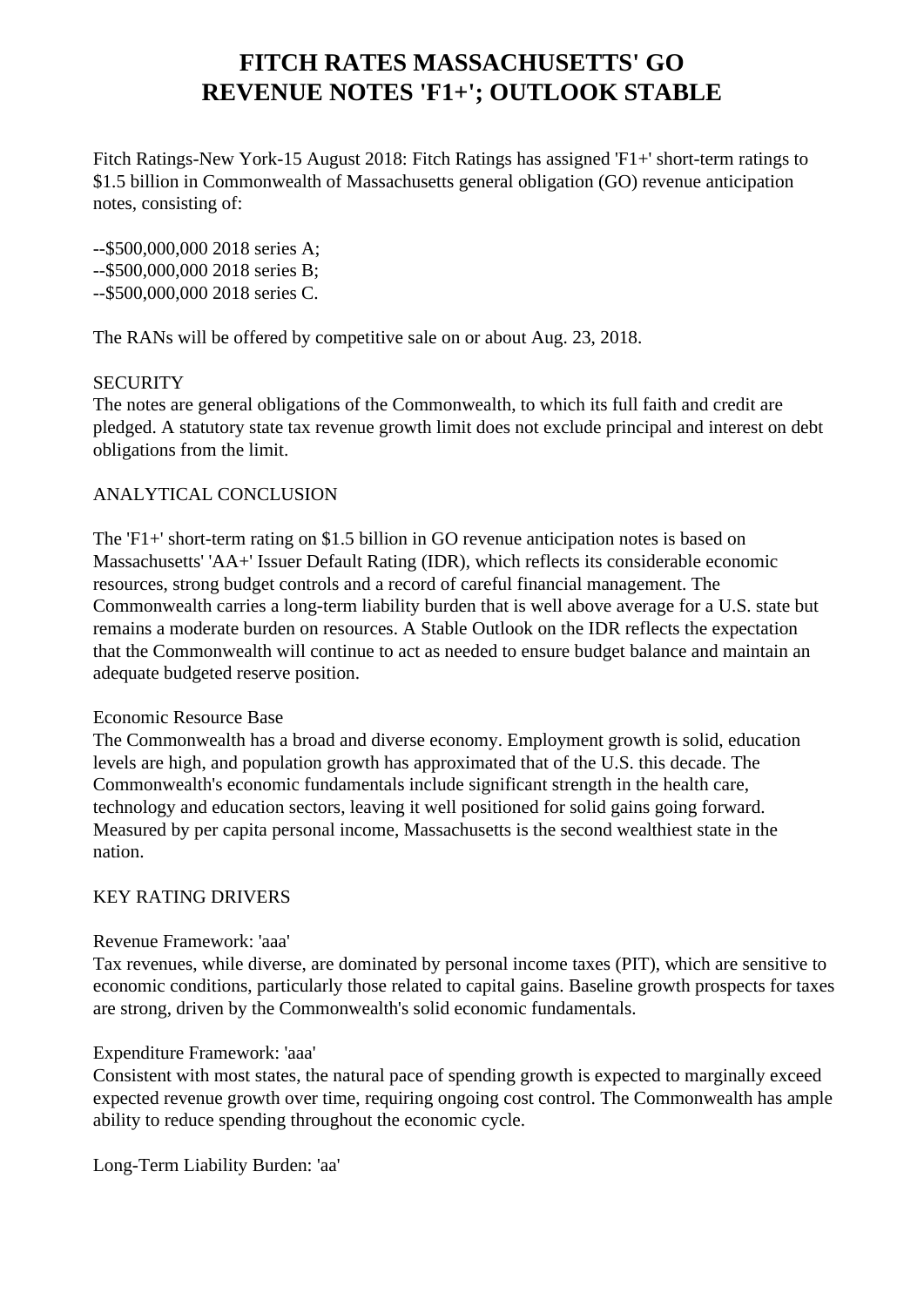Liability levels in Massachusetts, while high for a U.S. state, are a moderate burden on resources. The Commonwealth's above average liability position is partly the result of state funding for needs that are more commonly funded at the local level.

## Operating Performance: 'aaa'

 The Commonwealth has exceptional fiscal resilience, with strong gap-closing capacity stemming from a practice of building solid reserve balances and making revenue and spending changes as needed in response to changing circumstances. Conservative budgeting, ongoing economic and revenue monitoring, and mechanisms to protect the general fund from economically sensitive PIT and judgment and settlement receipts support the Commonwealth's fiscal flexibility.

### RATING SENSITIVITIES

The rating is sensitive to changes in Massachusetts' 'AA+' IDR, to which it is linked.

 The IDR is sensitive to Massachusetts' consistent commitment to strong financial management practices, including preserving budgetary flexibility and actively managing its relatively high longterm liability position

## CREDIT PROFILE

 Massachusetts routinely issues RANs to cover intra-year cash flow needs. The \$1.5 billion in series 2018 RANs being issued for fiscal 2019 liquidity is equal to amounts issued in the last two fiscal years. Although not currently expected, the Commonwealth also periodically issues commercial paper notes to support intra-year cash flow needs. Forecast coverage for the 2018 series RANs is strong at about 5.5x for the series A maturity in April 2019, 3.9x for the series B maturity in May 2019, and 5x for the series C maturity in June 2018. The current official cash flow forecast projects a fiscal 2019 non-segregated operating cash ending balance of nearly \$2.1 billion, down from the \$3.6 billion beginning balance as of July 1, 2018.

 Recent cash flow trends have been favorable, with tax collections ahead of earlier forecasts. The ending cash balance in fiscal 2018 was over \$3.6 billion, compared to forecast expectations of \$2 billion when the Commonwealth issued cash flow notes a year ago, for fiscal 2018 cash flow needs. Stronger cash flows were related in part to timing-related increases to tax collections driven by federal tax law changes.

 The Commonwealth's stabilization fund is a segregated fund, and thus Fitch does not include it in the coverage figures for cash flow notes. However, the stabilization fund can be drawn on via legislative appropriation fairly expeditiously, and, as such, it provides substantial additional cushion. The stabilization fund balance was nearly \$1.8 billion at June 30, 2018, following the deposit of a net \$463 million from capital gains tax collections in excess of the Commonwealth's \$1.169 billion statutory threshold for fiscal 2018. The budget for fiscal 2019 forecasts a deposit of \$368 million, which would bring the balance to approximately \$2.2 billion.

 Massachusetts' 'AA+' IDR reflects its solid credit attributes. The Commonwealth's dynamic, service-oriented economy, anchored by numerous institutions of higher education and health care, has solid growth prospects despite remaining sensitive to national trends. Net tax-supported debt and pension liabilities are high for a state but represent only a moderate burden on resources; high debt levels are partly explained by the Commonwealth's role in funding local capital needs. Sources of fiscal flexibility include the balance in the stabilization fund, noted above. Moreover, in the event of a mid-year forecast deficiency, the governor is required to reduce allotments or identify other balancing measures. Operating performance is enhanced further by mechanisms to cap the impact of volatile capital gains-related PIT receipts and judgment and settlement payments on the general fund.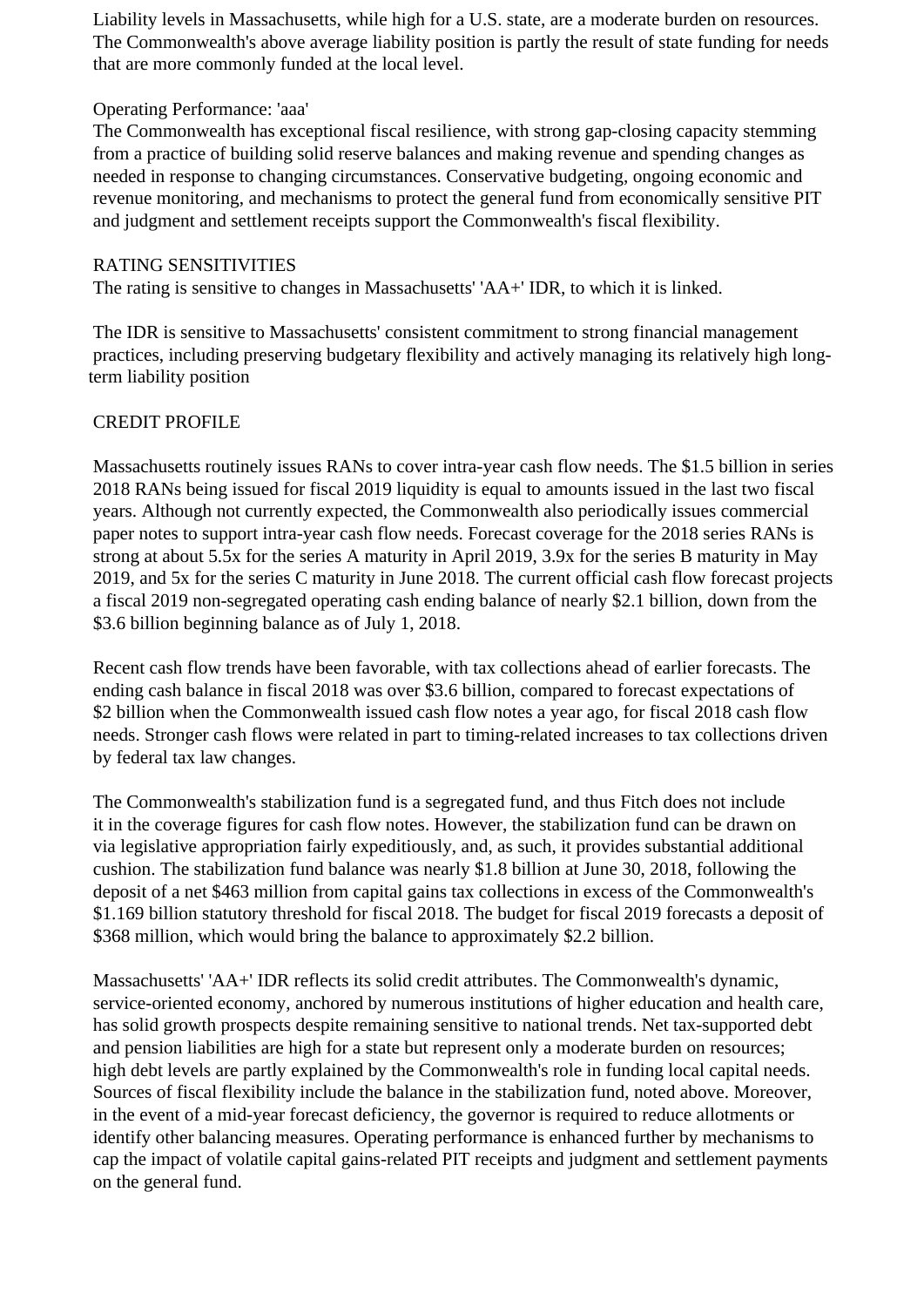For additional information on the Commonwealth of Massachusetts, please see Fitch's press release, "Fitch Rates Massachusetts' GO Bonds 'AA+'; Outlook Stable", dated Aug. 9, 2018, at www.fitchratings.com.

Contact:

 Primary Analyst Douglas Offerman Senior Director +1-212-908-0889 Fitch Ratings, Inc. 33 Whitehall Street New York, NY 10004

 Secondary Analyst Kevin Dolan **Director** +1-212-908-0538

 Committee Chairperson Marcy Block Senior Director +1-212-908-0239

 In addition to the sources of information identified in Fitch's applicable criteria specified below, this action was informed by information from Lumesis and InvestorTools.

 Media Relations: Sandro Scenga, New York, Tel: +1 212 908 0278, Email: sandro.scenga@fitchratings.com.

Additional information is available on www.fitchratings.com

 Applicable Criteria U.S. Public Finance Tax-Supported Rating Criteria (pub. 03 Apr 2018) https://www.fitchratings.com/site/re/10024656

ALL FITCH CREDIT RATINGS ARE SUBJECT TO CERTAIN LIMITATIONS AND DISCLAIMERS. PLEASE READ THESE LIMITATIONS AND DISCLAIMERS BY FOLLOWING THIS LINK: HTTPS://WWW.FITCHRATINGS.COM/UNDERSTANDINGCREDITRATINGS. IN ADDITION, RATING DEFINITIONS AND THE TERMS OF USE OF SUCH RATINGS ARE AVAILABLE ON THE AGENCY'S PUBLIC WEB SITE AT WWW.FITCHRATINGS.COM. PUBLISHED RATINGS, CRITERIA, AND METHODOLOGIES ARE AVAILABLE FROM THIS SITE AT ALL TIMES. FITCH'S CODE OF CONDUCT, CONFIDENTIALITY, CONFLICTS OF INTEREST, AFFILIATE FIREWALL, COMPLIANCE, AND OTHER RELEVANT POLICIES AND PROCEDURES ARE ALSO AVAILABLE FROM THE CODE OF CONDUCT SECTION OF THIS SITE. DIRECTORS AND SHAREHOLDERS RELEVANT INTERESTS ARE AVAILABLE AT HTTPS://WWW.FITCHRATINGS.COM/SITE/ REGULATORY. FITCH MAY HAVE PROVIDED ANOTHER PERMISSIBLE SERVICE TO THE RATED ENTITY OR ITS RELATED THIRD PARTIES. DETAILS OF THIS SERVICE FOR RATINGS FOR WHICH THE LEAD ANALYST IS BASED IN AN EU-REGISTERED ENTITY CAN BE FOUND ON THE ENTITY SUMMARY PAGE FOR THIS ISSUER ON THE FITCH WEBSITE. Copyright © 2018 by Fitch Ratings, Inc., Fitch Ratings Ltd. and its subsidiaries. 33 Whitehall Street, NY, NY 10004. Telephone: 1-800-753-4824, (212) 908-0500. Fax: (212) 480-4435. Reproduction or retransmission in whole or in part is prohibited except by permission. All rights reserved. In issuing and maintaining its ratings and in making other reports (including forecast information), Fitch relies on factual information it receives from issuers and underwriters and from other sources Fitch believes to be credible. Fitch conducts a reasonable investigation of the factual information relied upon by it in accordance with its ratings methodology, and obtains reasonable verification of that information from independent sources, to the extent such sources are available for a given security or in a given jurisdiction. The manner of Fitch's factual investigation and the scope of the third-party verification it obtains will vary depending on the nature of the rated security and its issuer, the requirements and practices in the jurisdiction in which the rated security is offered and sold and/or the issuer is located, the availability and nature of relevant public information, access to the management of the issuer and its advisers, the availability of pre-existing third-party verifications such as audit reports, agreed-upon procedures letters, appraisals, actuarial reports, engineering reports, legal opinions and other reports provided by third parties, the availability of independent and competent third- party verification sources with respect to the particular security or in the particular jurisdiction of the issuer, and a variety of other factors. Users of Fitch's ratings and reports should understand that neither an enhanced factual investigation nor any third-party verification can ensure that all of the information Fitch relies on in connection with a rating or a report will be accurate and complete. Ultimately, the issuer and its advisers are responsible for the accuracy of the information they provide to Fitch and to the market in offering documents and other reports. In issuing its ratings and its reports, Fitch must rely on the work of experts, including independent auditors with respect to financial statements and attorneys with respect to legal and tax matters. Further, ratings and forecasts of financial and other information are inherently forward-looking and embody assumptions and predictions about future events that by